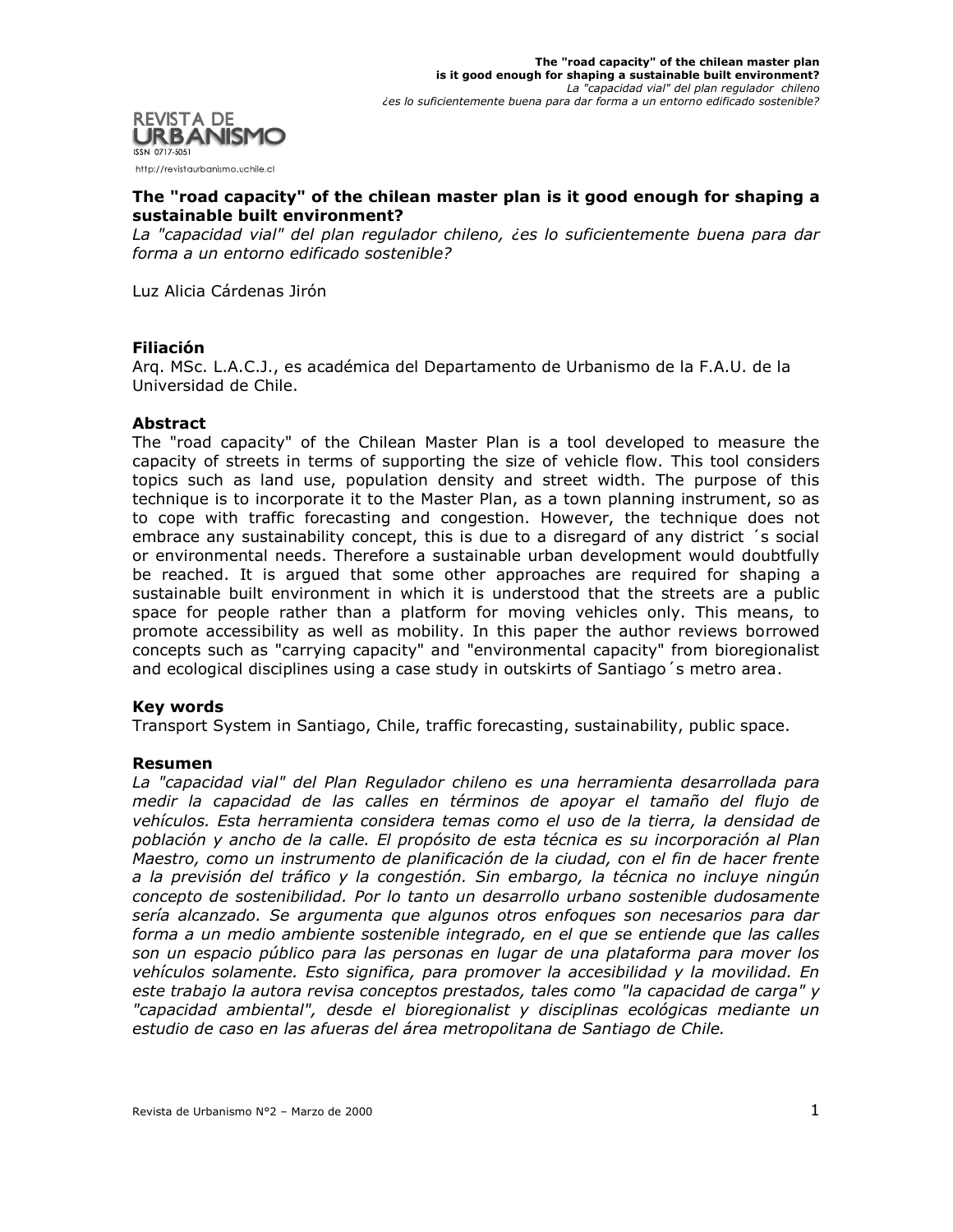

#### **Palabras clave**

*Sistema de Transporte en Santiago de Chile, previsión del tráfico, sustentabilidad, espacio público.*

#### **Summary**

Introduction to the urban transport system in the Great Santiago Defining the concept of "road capacity" and its implementation in the Plan Regulador The broadening of a viewpoint: from road capacity to environmental capacity Mobility and Accessibility, two principles promoted by the physical planning Recommendations for planning politics References

#### **Introduction to the urban transport system in the Great Santiago**

Broadly speaking, the Great Santiago has 1.000.000 homes where 4.500.000 inhabitants live on a surface of 50.000 hás. approximately. Density reaches near 90 hab/hás although it differs upon district, e.g. in a low income district such as San Ramón, there are 175 hab/hás while in an upper income district such as Vitacura there are 24 hab/hás. (CTU, 1990). The total number of private vehicles is 400 plus almost 12.000 buses, which means a motor rate of almost 0,1 veh/hab. or 0,4 veh/home. Again there is a dispersion according to the district´s incomes level, e.g. in San Ramón there are 0,19 veh/home while in Vitacura there are 1,71 veh/home. (SECTRA,1992)

The total trips in a work day reach 8.4 million, 36% for working purposes and 31% for studying purposes, yielding a rate of 2,12 trips per person from which 70% are made by public transport means and only 16% by private means. The rest of the trips are made on foot to cover and average distance of 8 to 10 blocks in 15-20 minutes. The average distance by car or bus is 9-10 km, that means 26 minutes by cars and 44 minutes by a public transport means. In other words trip speed average is 22 km/h in a car and 13 km/h in a bus (Fernandez, 1994). Population growth rate in the period 1982-1992 reaches 1,8% while automobile stock growth rate was 2,5% ºand reaches 3,5% in 1992.

Some conclusions arise from these figures: (i) most of the trips are made by public transport means, being walking and private cars a second choice of travelling; (ii) policy and planning should follow this trend to satisfy current travelling needs; (iii) automobile stock growth rate is rising faster than the population growth rate; (iv) private transport demands heavily on road infrastructure due to less trip time;  $(v)$ trend shows an increasing number of vehicles per capita which will likely increase road wear; etc. But one of the main points derived from some government institutions is that if those trends continue, and investment on road infrastructure do not increase accordingly, congestion will emerge as an adverse impact on cities. Such is the case of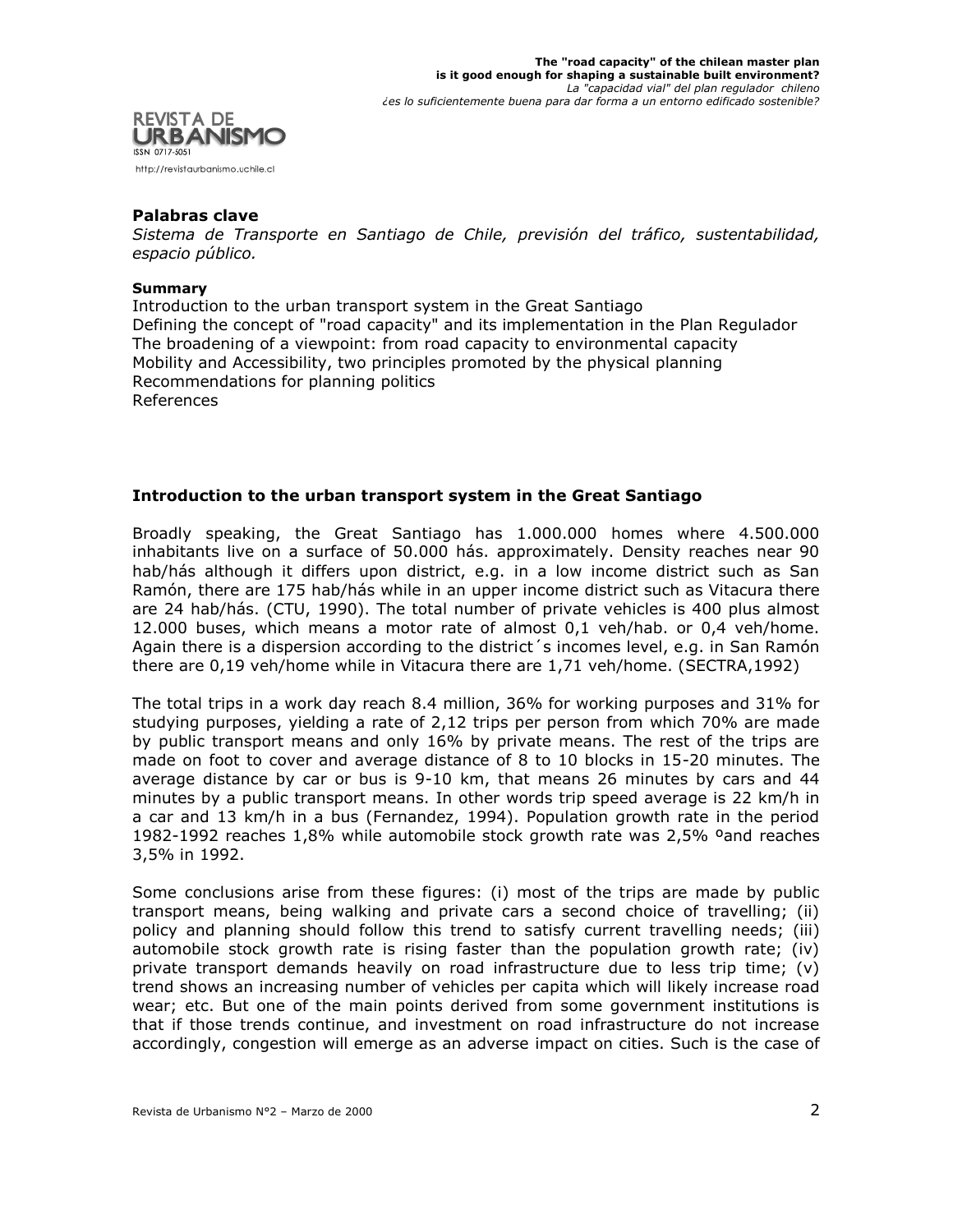

the Ministry of Housing and Urbanism (MINVU), the institution in charge of town planning and urban development in Chile. In fact, MINVU´s hypothesis is that the lack of procedures and regulations for urban planning instruments which promote compatibility between activities and road capacity are the major causes of congestion and inefficient management in the cities.

# **Defining the concept of "road capacity" and its implementation in the Plan Regulador**

The "road capacity" of the Plan Regulador is a concept that has been recently introduced by MINVU, in order to incorporate it to the Plan Regulador in terms of procedure and regulation (Bravo, 1997). A methodology has been developed to apply to districts at different sizes such as metropolitan, medium-size and small ones. According to MINVU, road capacity is understood as ..."*the capacity of Plans road network to support vehicles flow with an adequate level of service"...* According to an author, capacity can be understood as *..." the maximum flow that can circulate for a road device, hence capacity is finite"..*. (Fernández, op. cit.).

When using capacity concept, the congestion phenomena arises. Road capacity provides a limited traffic flow. Hence flow demand on a road should be less or equal to its capacity. Otherwise such road would reach a degree of saturity, or namely congestion. Solutions to congestion can be tackle from both supply and demand side, e.g. supply side through investment on road infrastructure and demand side from restrictions to travel, such as car licence prohibition, road fares, etc. In this sense, Fernandez argues that solution might be found in traffic management measures which sometimes costs less than any new road infrastructure.

The road capacity of the Plan Regulador attempts to tackle congestion through supply side because this tool develops a methodology to estimate if the road infrastructure proposed for the next 15 years responds to the forescasted flow demand. The criteria for defining capacity is the degree of saturation in an road arc. Methodology analyses the road network proposal in terms of parameters such as connectiveness, road sizes, outline and design. Forecasting are made according to the future scenario proposed by the Plan Regulador and statistical trends in population growth, density and location of activities. A classical transport model, divided in four stages, is used to describe the transport system in the district: trip generation, distribution, modal split and trip allocation. A MUSSA model is used to predict location of activities (MUSSA means land use model for Santiago). Once forecasting is ready, a comparison is made between road proposal and flow prediction to conclude what physical changes are required in the Plan Regulador for avoiding congestion in the future city.

Physical changes in the Plan Regulador mean whether re-classification of road according to its hierarchy or create new roads (increase supply) to support adequate service level of flow. Hierarchy of road is a concept defined by the law as well as urban planning instruments. (Valenzuela, 1984) (Jurídica, 1998) (MINVU, 1994). Criteria of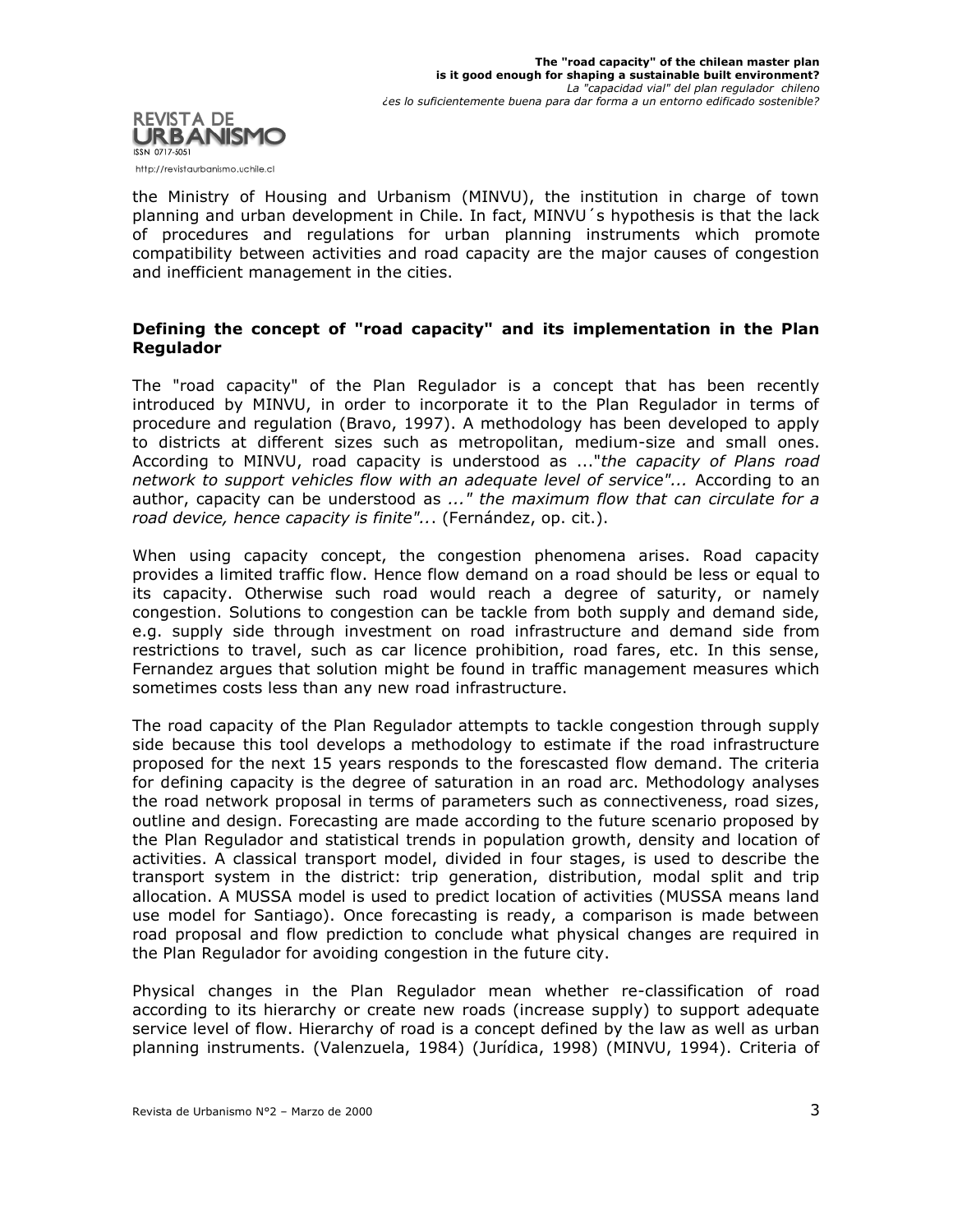

hierarchy are based on physical platform size and operational characteristics of transport. A summary of roads classification is shown on **Table 1**.

As it can be seen on Table 1, the criteria to define types of roads is based on traffic functions and to some extent on land use in the urban system, but a relevant concept is still missing in defining hierarchy: the public space. (**Figure 1**)

#### Figure 1 - COMPARATIVE CONCEPTS APPLIED TO TOWN PLANNING

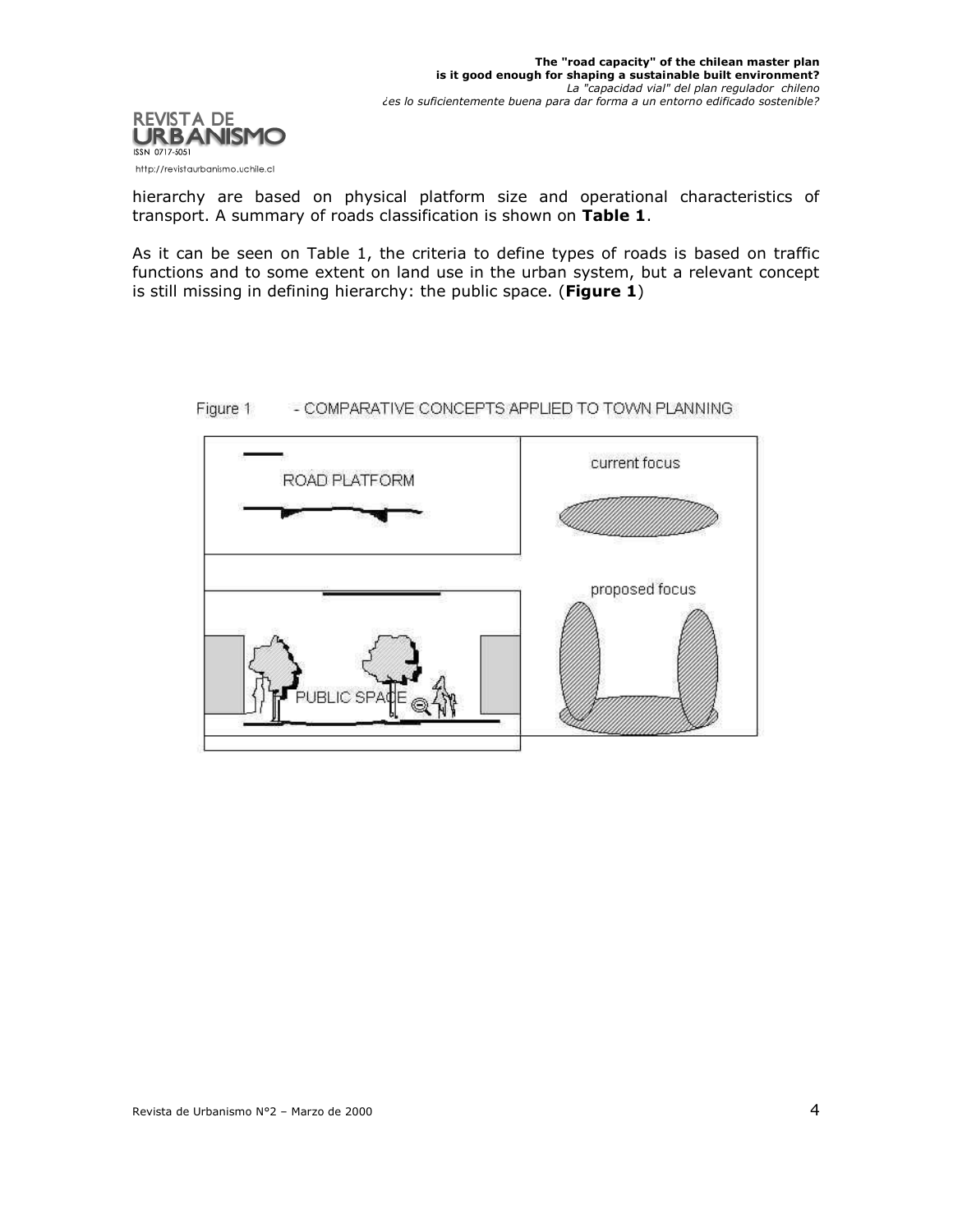

http://revistaurbanismo.uchile.cl

Table 1

| NAME OF<br><b>ROADS</b> | <b>FUNCTION</b>                                                                              | DESIGN STANDARDS                                                            |                                       |                                  |                                                                                                         |
|-------------------------|----------------------------------------------------------------------------------------------|-----------------------------------------------------------------------------|---------------------------------------|----------------------------------|---------------------------------------------------------------------------------------------------------|
|                         |                                                                                              | OF.<br>THE<br>SIZE<br><b>PLATFORM</b>                                       | OPERATIONAL<br><b>CHARACTERISTICS</b> |                                  |                                                                                                         |
|                         |                                                                                              |                                                                             | SPEED<br><b>AVERA</b><br>GE<br>(km/h) | ROAD.<br>CAPACI<br>TY<br>(veh/h) | MAIN<br><b>FLOW</b>                                                                                     |
| <b>EXPRESA</b>          | <b>CONNECTION</b><br>(between urban<br>areas at regional<br>scale)                           | (estate,<br>limit)<br>.1.<br>21mt min.<br>highway <sup>*</sup><br>50 mt.    | 80-100                                | 4000                             | automobile.<br>buses, track                                                                             |
|                         | <b><i>TRONCAL</i></b> CONNECTION<br><b>(between)</b><br>urban<br>areas at district<br>level) | (estate limit)<br>e.l.<br>roadway<br>e.l.<br>14 mt. Inin.<br>$30 \text{ m}$ | 50-80                                 | 2000                             | automobile.<br>buses.<br><b>restrictions</b><br>animal<br>for<br>and human<br>modes<br>of.<br>transport |
| COLECT<br>ORA           | CORRIDOR<br>(distribution<br>betwe en<br>residence<br>and<br>employment and<br>services)     | estate limit<br>e.l<br>é.l.<br>v s tubsko<br>13 mit. min.<br>20 mt.         | $40 - 50$                             | 1500                             | automobiles<br>, restrictions<br>for<br>animal<br>modes<br>of<br>transport                              |
| <b>SERVICIO</b>         | <b>ACCESSIBILITY</b><br>the<br>ítő<br>commerce<br>and<br>facilities in the<br>centre)        | estate<br>limit I<br>61.9<br>vewbeer<br>$6.5 \text{ m}$ m.<br>$15$ mt.      | $30 - 40$                             | 600                              | buses,<br><b>restrictions</b><br>animal<br>for.<br>modes.<br>of.<br>transport                           |
| LOCAL                   | <b>ACCESSIBILITY</b><br>íto.<br>the.<br>residence)                                           | estate<br>limit<br>$6 \pi t$ , min.<br>41.<br>vewbeon<br>w<br>$10$ mt.      | $20 - 30$                             | low                              | cars, animal.<br>and human<br>modes<br>of.<br>transport.<br>exception<br>buses.                         |

Source: Ley y Ordenanza General de Urbanismo y Construcciones, 1998. REDEVU, 1984.

The "road capacity" of Plan Regulador is an attempt which certainly means a milestone in the Chilean urban planning. This is because it is the first time to link officially town planning and transport planning, which where traditionally under two different governmental institutions; Ministry of Housing and Urbanism (MINVU) and the Comission of Investment Planning for Transport Infrastructure (SECTRA). Nonetheless a further disturbing question arises:

The "road capacity" of the Plan Regulador.

Is it good enough for shaping a sustainable built environment?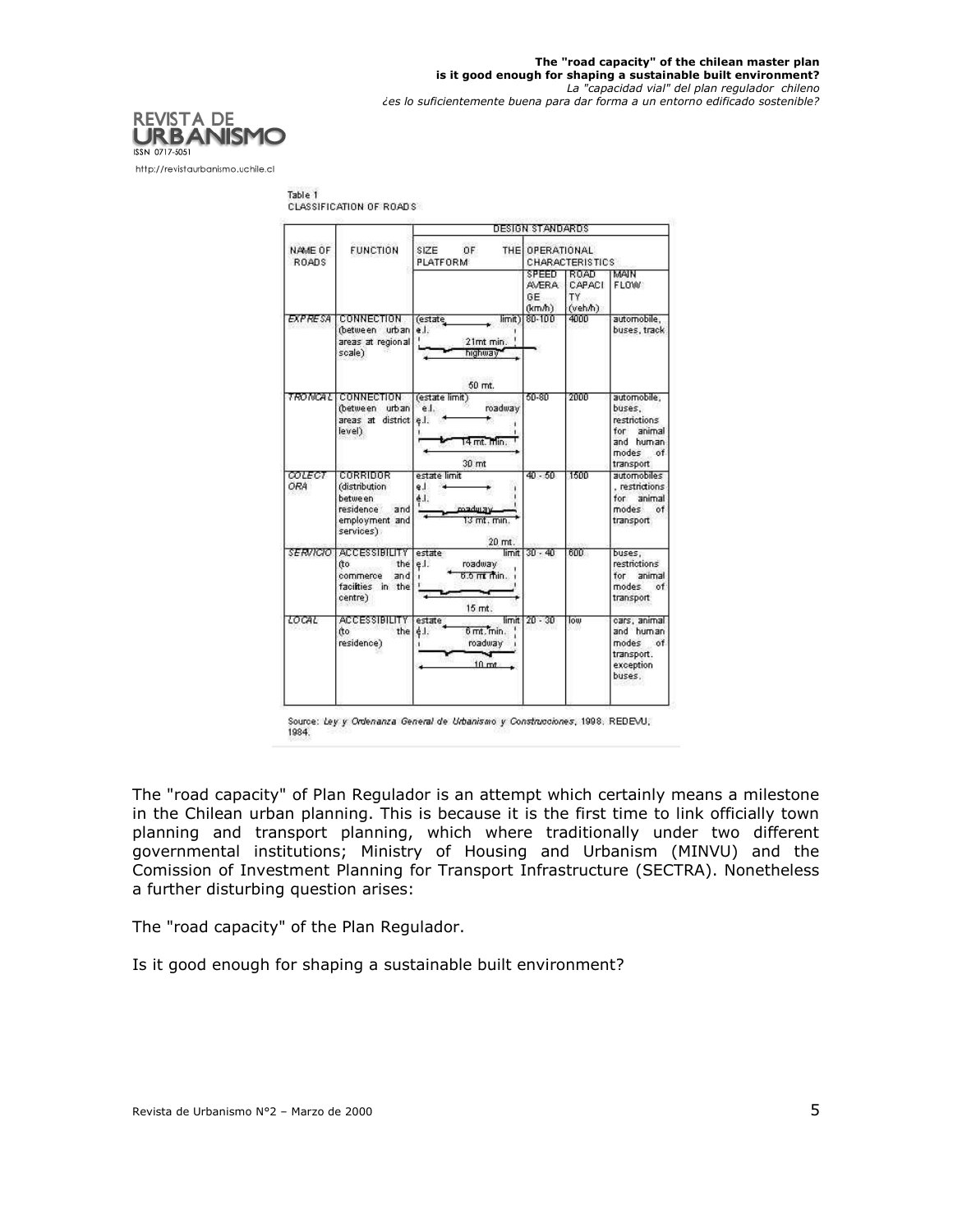

# **The broadening of a viewpoint: from road capacity to environmental capacity**

In the seventies the British Colin Buchanan (Buchanan, 1973) stated implicitly the difference between road capacity and environmental capacity and recognised their importance for the design of cities.

Environmental capacity is a broader concept than road capacity because it considers not only circulation but also environmental objectives in the urban planning. In this sense, the concept of environmental capacity is closer to the principles of urban design and life quality in the cities.

The author argues that any urban area should appraise a maximum level of traffic *maximum capacity -* to consider a street acceptable in terms of environmental objectives such as noise, vibration, pollution, visual intrusion, pedestrian liaison, and obviously take into account the road infrastructure to hold vehicles whether in movement or parked. The road capacity depends to a great extent on spatial organisation of the buildings and access ways to them, what he called "the architecture of traffic". He suggested as convenient to set some minimum standards to control environmental objectives based on parameters such as the number of vehicles, speed, weight, width of sidewalk, etc. Perhaps one of the most remarkable features in his work was to set that functions of a street consider not only the circulation of vehicles but also their access to buildings, air circulation, light and shadows, framework for building and architecture and the fundamental means to deal with people in day to day life.

Other concepts to estimate capacity, although not directly connected with traffic are: *carrying capacity,* developed by a Canadian named Rees (Rees, 1992), and *environmental capacity,* pointed out by Barton (Barton, 1995). Both concepts are borrowed from ecological studies and they are brought to examine the meaning of capacity in terms of environment. Carrying capacity has been applied to a regional scale and he defines it as *the total area of land required to sustain an urban region (its ecological footprint) which is typically at least an order of greater magnitude than that contained within municipal boundaries or the associated built-up area.*

Whilst environmental capacity could be understood as *the capacity of fragile ecosystems to absorb human activity.*

Some preliminary conclusions are: (i) human activity impact on ecosystem; (ii) normally its impact reaches far beyond administrative limits of the specific activity; (iii) if it takes traffic function from ecology to transport, it could be said that it might affect other activities appart from circulation, which occurs in the platform. For example, activities on the sidewalk and buildings.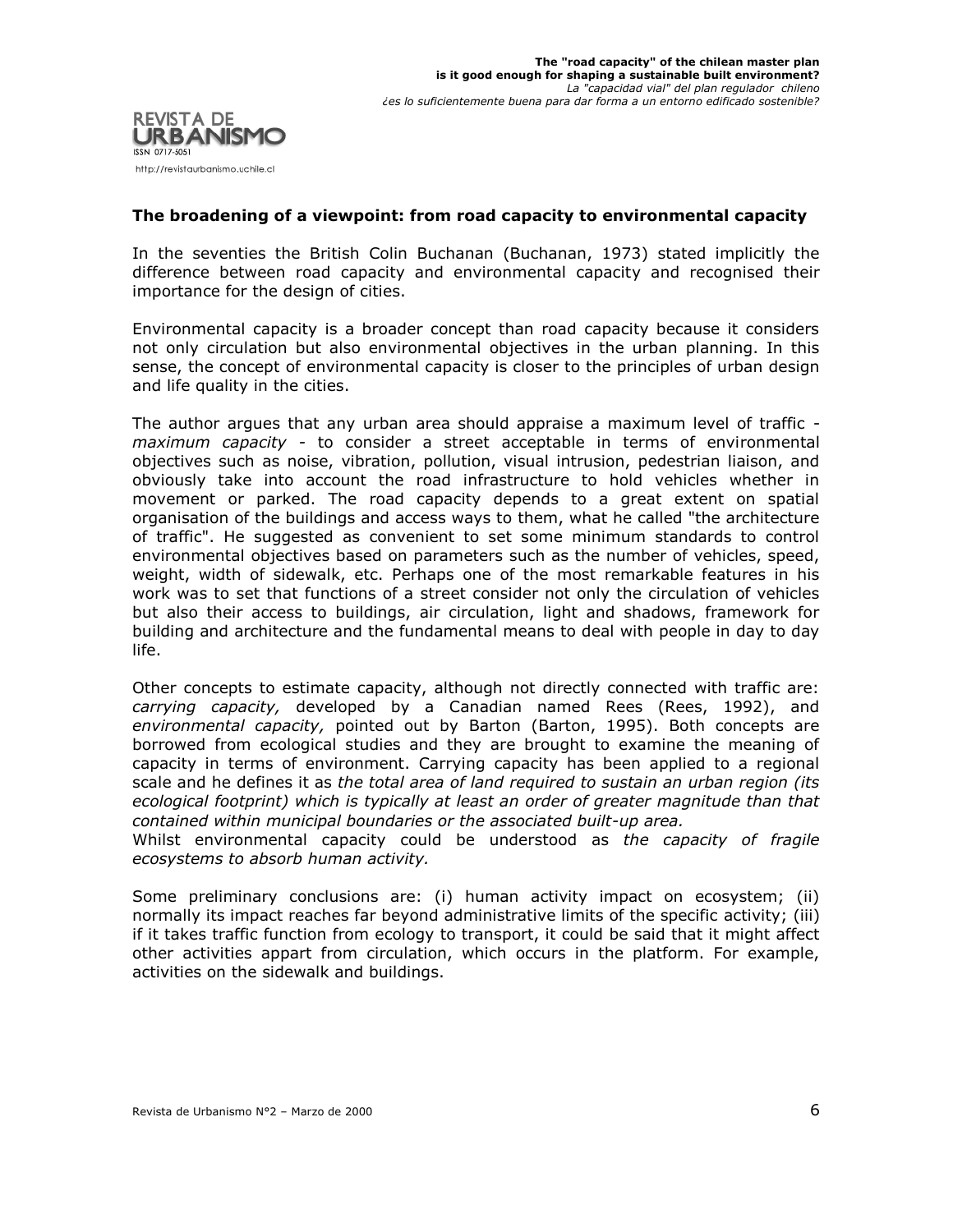

# **Mobility and Accessibility, two principles promoted by the physical planning**

Mobility and accessibility are two concepts recently suggested by a Centre for Transport Studies´ s Team in London, as a response to the "developing an integrated transport policy" document. (Brown, 1997), However in Chile governmental programmes still focus on the former.

In fact, the Plan Regulador is the physical planning instrument that attempts to incorporate the road capacity technique to assess vehicles flow according to width of road infrastructure. That purpose looks appropriate even though the principle behind such technique is based on mobility rather than accessibility. But the city is far beyond more than only a space for vehicles. Town planning refers to people and political responsibility to balance competing interest on land for a common good and traffic is a function for helping people and not the other way around. Therefore, it seems to be that the approach started by the government (MINVU) has to be reviewed because it is not sufficiently developed and what is worse, it implies promoting urban sprawl on cardependence.

A case in point considering governmental programmes bias on mobility might be observed at the borders of metropolitan Santiago, in the district of Maipú. **Figure 2** and **Figure 3** show location of new housing project built in the last decade, and routes for public transport in the district. Housing development takes about 30% of the project surface for building streets. As it can be seen, there are considerable housing areas without any public transport services.

As Newman states, physical planning is in age of urban cynicism due to the government involvement in making cities less automobile dependent but actually designing them on car dependence (Newman, 1995).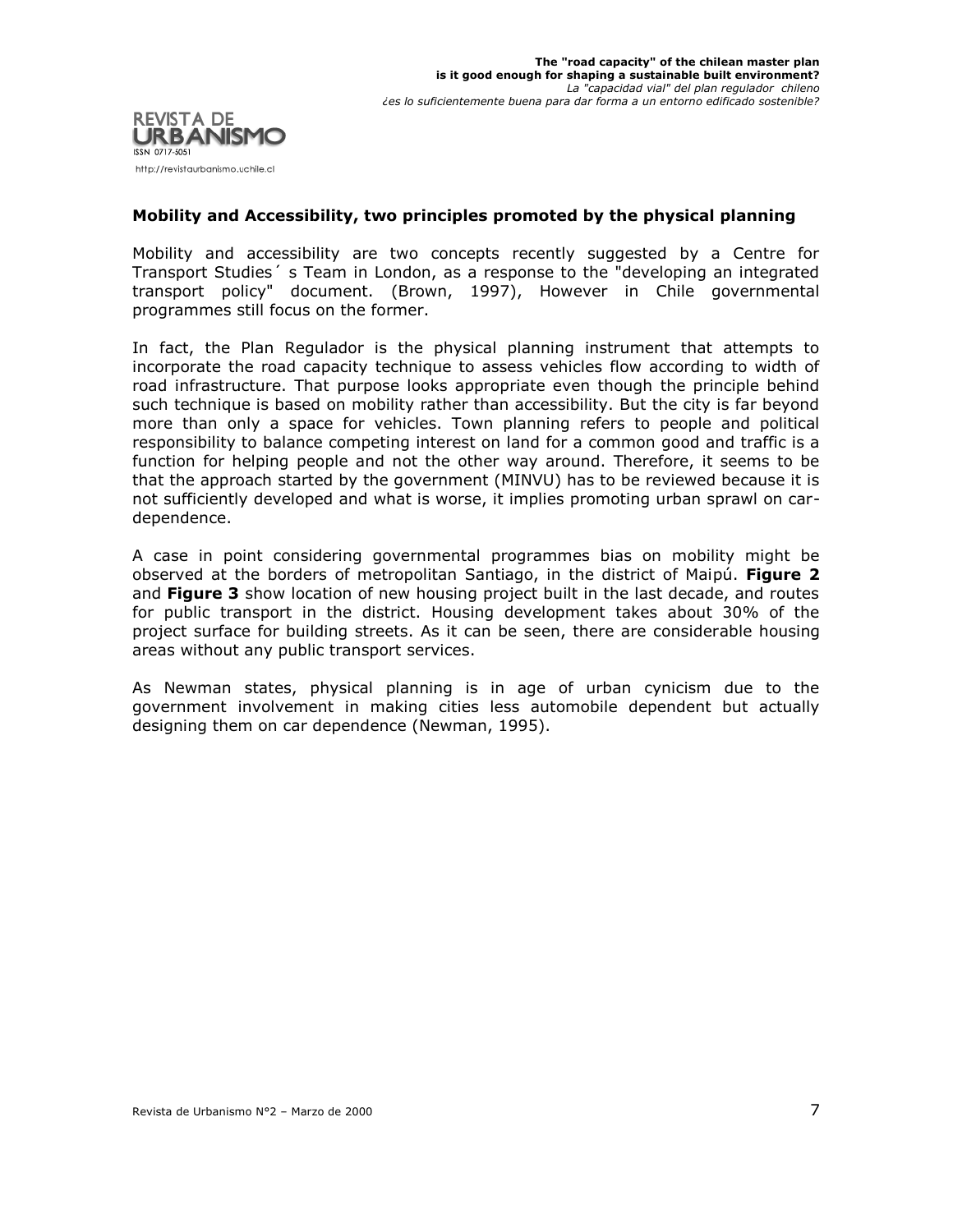

http://revistaurbanismo.uchile.cl



# **Recommendations for planning politics**

Some reflections and recommendations can be stated from this paper:

(i) If sustainable development is one of the aims mentioned in governmental programmes, it should take into account not only economic growth of any activity nut also equity on society and environment of cities. Applying this to the transport issue, it would mean access to all people (pedestrian and cars) and shaping a built environment (urban space), instead of priority to the economic function of traffic only.

(ii) It is required to think about the built environment type that is being promoted by the physical planning instrument such as the Plan Regulador and the road capacity technique.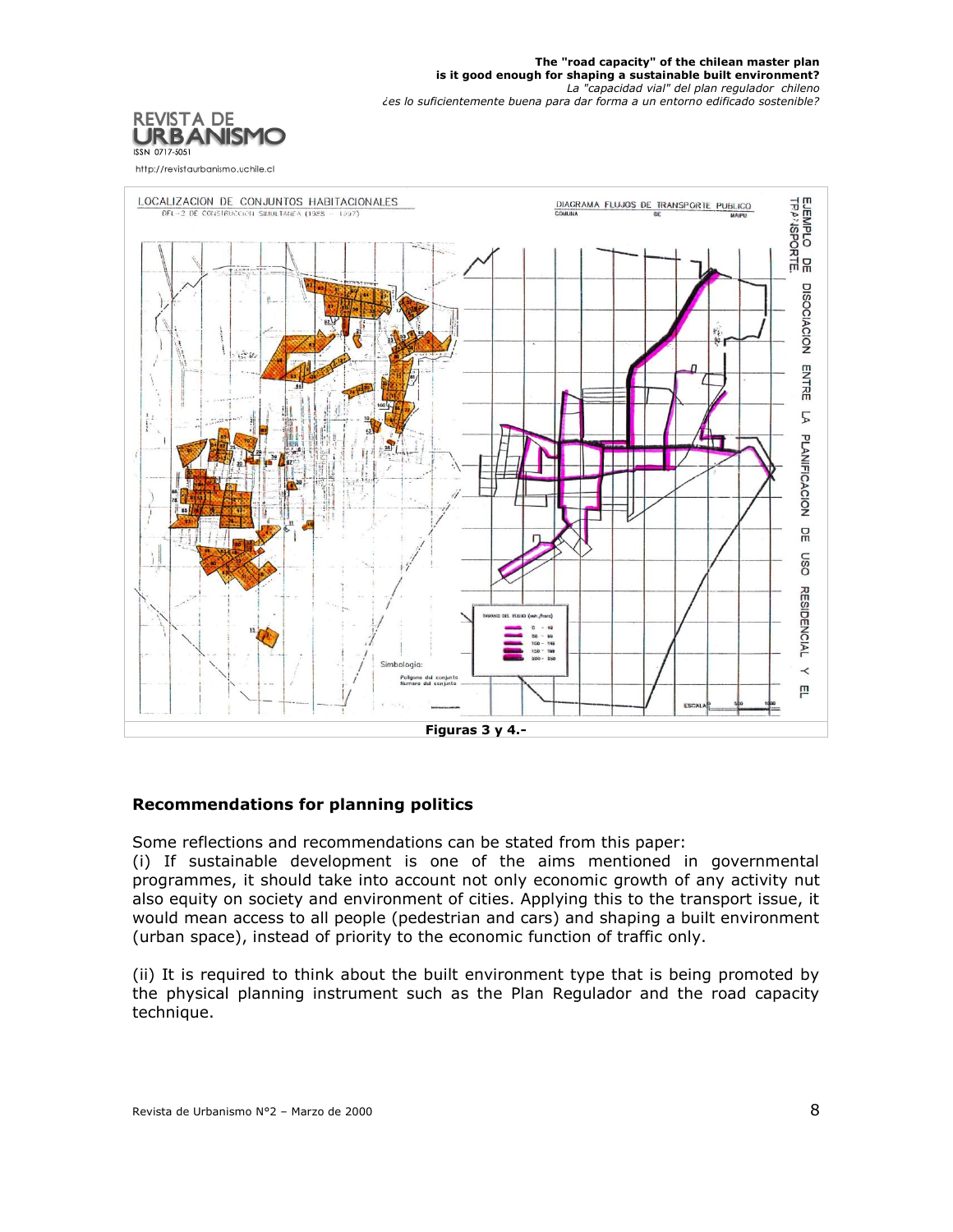

(iii) In this sense, hierarchy is a concept that should be reviewed according to the activities occurring on public space. These activities are connected to land use and building. Consequently it is suggested to consider urban design as well as road traffic needs.

(iv) It should be consider the crucial rol of streets in the design process to structure a neighbourhood according to the principles of the **new urbanism** (Katz, 1994) and control adverse effects of traffic in social day to day relationships on streets. (Elkin, 1991)

(v) All can be said in one word: **moving from road capacity to environmental capacity.**

#### **References**

BARTON, H., G. Davis, and R. Guise (1995) *Sustainable Settlements. A guide for Planners, Designers and Developers.* University of the West of England and LGMB. Bristol.

BRAVO, F. et al (1997) *Capacidad Vial de los Planes Reguladores.* MINVU. Santiago.

BROWN, N. et al. (1997) *Response to "Developing an integrated transport policy"*  Sections 33 and 34 (Paragraphs 25 & 26). Centre for Transport Studies, University of London. London.

BUCHANAN, C. (1973) *Tráfico en las Ciudades.* Ed. Tecnos. Madrid.

CTU (1990) *Estraus. Estudio de Evaluación y Desarrollo del Sistema de Transporte Urbano de la ciudad de Santiago.* CTU. Santiago.

ELKIN, T. and D. Mc Laren with M. Hillman (1991) *Reviving the City. Towards sustainable urban development.* Friends of the Earth. London.

FERNÁNDEZ, R. (1994) *Gestión de Tránsito Urbano.* Sección ingeniería de Transporte. Departamento de Ingeniería Civil. Facultad de Ciencias Físicas y Matemáticas. Universidad de Chile. Santiago.

JURÍDICA MANUEL MONTT (1998) *Ley y Ordenanza General de Urbanismo y Construcciones*. Ed. Publiley. Santiago.

KATZ, P. (1994) *The New Urbanism. Toward an Architecture of Community.* Mc Graw Hill. New York.

MINVU (1994) *Plan Regulador Metropolitano de Santiago.* E & C. Santiago.